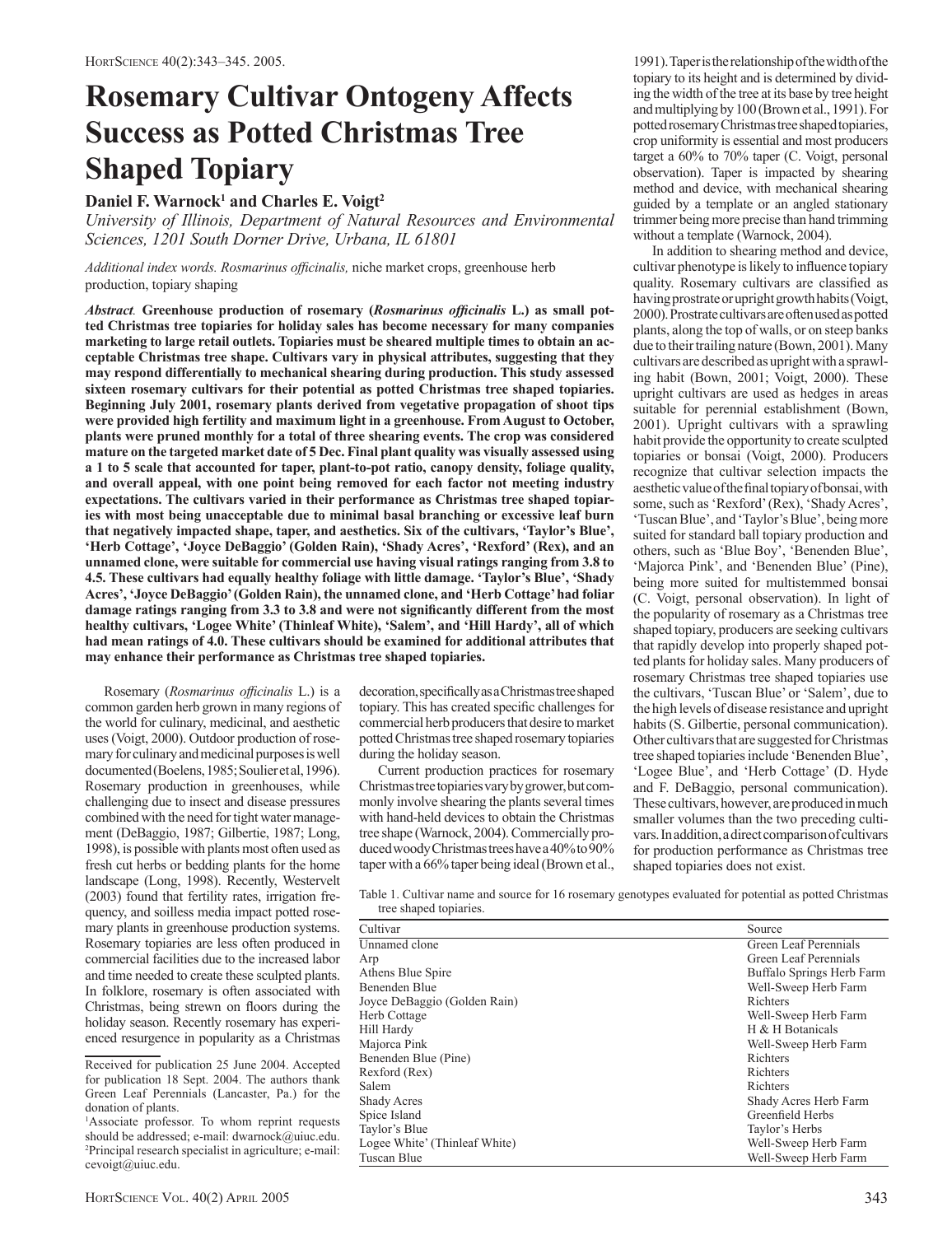Table 2. A visual rating scale based on the aesthetics of market-ready potted Christmas tree shaped topiaries that was used to evaluate sixteen rosemary cultivars. Individual plants were assigned a value of 5 followed by single point deductions for each trait assessed that failed to meet industry expectations for potted crops (Pi Alpha Xi, 1998). Ratings between 5 and 4 were considered commercially acceptable while ratings ≤2.5 were considered unacceptable having less than half of the traits evaluated acceptable.

|        | Commercially acceptable |
|--------|-------------------------|
| Rating | traits $(no.)^z$        |
|        |                         |
|        |                         |
|        |                         |
|        |                         |
|        |                         |

z Acceptable taper, plant-to-pot ratio, canopy density, plant health, and overall appeal =  $60\%$  to 70%, 2:1 to 2.25:1, thick canopy that limits light penetration through plant and evenly covers evidence of pruned shoots, no presence of fungal, arthropod, nutritional, or chemical damage, and color, plant size, leaf size, and canopy shape and symmetry combine to create a topiary that mimics a Christmas tree, respectively.

The objective of this study was to determine if rosemary cultivars derived from various breeding programs, when grown with uniform production parameters and shearing techniques, differed in the quality of Christmas tree shaped topiaries produced. The cultivars selected for this study all have upright growth habits but vary in leaf color, leaf size, flower color, and spread. They represent the wide array of rosemary plant types available in the commercial trade.

#### **Materials and Methods**

Stock plants of sixteen rosemary cultivars (Table 1) acquired from commercial nurseries were maintained in glass covered greenhouses in Urbana, Ill. using standard production techniques currently described by Hamrick (2003). Greenhouse temperatures were set at 24 and 16 °C for day and night with ambient irradiance. Terminal cuttings from healthy vegetative shoots were taken from individual stock plants of each cultivar on 18 May 2001, dipped in 0.2% indole-3-butyric acid (IBA) rooting powder (Hormex #2, Brooker Chemical, North Hollywood, Calif.), inserted into 72-cell packs (50 cm3 per cell) containing rooting media (1 peat : 1 perlite), and placed under intermittent mist with greenhouse temperatures ranging from 24 to 26 °C. Rooted cuttings were removed from mist on 8 June 2001 and transplanted into 12.7-cm (1.2-L) diameter pots filled with a soilless media (Strong-Lite Universal Mix, Seneca, Ill.) on 5 July 2001. Four pots containing plants with a single strong stem (leader) of uniform height and shape were selected for each cultivar. Thus, each cultivar was represented by four single plant replications to arrive at a total of 64 experimental units.

To promote lateral branching, plants were pinched with 2.5 to 3.75 cm of terminal growth being removed. Plants were placed in a completely randomized design and fertilized as needed with a water-soluble 20N–4.4P–16.6K (Nutriculture, Plant Marvel Laboratories, Inc., Chicago Heights, Ill.) at 350 mg⋅L–1N using an ebb-and-flood bench

system (Midwest GROmaster, Inc., St. Charles, Ill.). Fertility was reduced to 100 mg⋅L–1N during October and November. Plain water leaches were conducted periodically to minimize the possibility of soluble salt build up in the rooting substrate. To prevent flower development, plants were given a night interruption treatment using incandescent lights timed to be on from 22:00 to 03:00 HR daily during the entire production cycle. Arthropod pests were managed with labeled pesticides as needed, based on yellow sticky card counts and scouting. Due to the susceptibility of rosemary plants to fungal pathogens (Conway et al., 1997; DeBaggio, 1987; Gilbertie, 1987; Voigt, 2000), preventative fungicide drenches or sprays were applied monthly.

Beginning in August, plants were sheared on a monthly basis with a mechanical shearing device (Warnock, 2004) to promote the development of a Christmas tree shape. Three shearing events occurred for each plant with a final shearing 50 d before the targeted market date of 5 Dec. 2001. Six months after transplanting, each plant was visually rated for market potential using a 1 to 5 scale (Table 2). Each plant was initially given a rating of 5 with one point being deducted for each factor present that reduced market potential. While no quality standards exist for potted rosemary Christmas tree shaped topiaries, standards for potted foliage and flowering crops (Pi Alpha Xi, 1998) were used to determine traits that likely impact topiary quality and market potential. For the current study, the evaluated traits were considered commercially acceptable if the plant taper equaled 60% to 70%, plant-to-pot ratio equaled 2:1 to 2.25:1, canopy limited light penetration through plant and evenly covered the evidence of pruned shoots, plants had no presence of fungal, arthropod, nutritional, or chemical damage, and overall appeal, based on color, plant size, leaf size, and canopy shape/symmetry, combined to create a topiary that mimics a Christmas tree.

Many cultivars expressed a high level of foliar damage. Because this trait was present on

most plants, it was excluded from the quality evaluation ratings and was independently evaluated using a 1 to 5 scale where  $1 =$ complete leaf death,  $2 = 99\%$  to 60% of leaf area damaged, 3  $= 59\%$  to 30% of leaf area damaged,  $4 = 29\%$ to 1% of leaf area damaged, and  $5 =$  no leaf area damaged based on visual estimations of total canopy damage. Data collected on 5 Dec. 2001 were analyzed in a one-way analysis of variance (ANOVA) (SAS 2002), and significant treatment means were separated using Fisher's protected least significant difference (LSD) mean separation test at  $P \leq 0.05$ .

### **Results and Discussion**

The topiary quality varied by genotype (df  $= 15$ , MS  $= 5.02$ , F = 13.12, *P* < 0.001) but not replication (df = 3, MS =  $0.18$ , F =  $0.48$ , P = 0.700). The overall mean visual rating of topiary quality was 3.0 but ratings ranged from a high of 4.5 for 'Shady Acres' and "Taylor's Blue' to a low of 1.0 for 'Majorca Pink' (Table 3). Most genotypes had quality ratings that would be considered commercially unacceptable having >50% of the traits evaluated being deficient. A rating >4.0 was considered commercially acceptable, based on consumer preference for an unblemished product and standards for evaluating floral crop quality (Pi Alpha Xi, 1998). Six cultivars had quality ratings near 4.0 ('Herb Cottage' had a mean rating of 3.8  $\pm$  0.25) and were considered commercially acceptable, while an additional six cultivars had quality ratings ≤2.5 and were considered commercially unacceptable (Table 3). The six genotypes with the highest quality ratings were derived from various breeding programs, indicating that ontogeny impacts cultivar performance (Table 1). None of the six cultivars that were rated as commercially acceptable are commonly produced as a Christmas tree shaped topiary by commercial producers (Table 3). The cultivar most commonly grown as a Christmas tree shaped topiary, 'Tuscan Blue', had a low

Table 3. Mean (± SEM) rating of topiary quality and foliar damage in sixteen rosemary cultivars sheared three times during production. Mean visual ratings of quality were determined using a 1 to 5 scale based on the aesthetics of market ready potted Christmas tree shaped topiaries where individual plants were assigned a value of 5 followed by single point deductions for each trait assessed that failed to meet industry expectations. Mean visual ratings of foliar damage were determined using a 1 to 5 scale where  $1 = 100\%$ ,  $2 = 99\%$  to  $60\%$ ,  $3 = 59\%$  to  $30\%$ ,  $4 = 29\%$  to  $1\%$ , or  $5 = 0\%$  of leaf area damaged, respectively.

|                              | Visual rating           | Foliar damage           |
|------------------------------|-------------------------|-------------------------|
| Cultivar                     | $(1 \text{ to } 5)^{z}$ | $(1 \text{ to } 5)^{z}$ |
| <b>Shady Acres</b>           | $4.5 \pm 0.29$ a        | $3.8 \pm 0.25$ ab       |
| Taylor's Blue                | $4.5 \pm 0.29$ a        | $3.8 \pm 0.25$ ab       |
| Joyce DeBaggio (Golden Rain) | $4.3 \pm 0.25$ ab       | $3.8 \pm 0.48$ ab       |
| Rexford (Rex)                | $4.3 \pm 0.48$ ab       | $3.0 \pm 0.58$ bcde     |
| Unnamed clone                | $4.0 \pm 0.00$ ab       | $3.5 \pm 0.29$ abc      |
| Herb Cottage                 | $3.8 \pm 0.25$ ab       | $3.3 \pm 0.48$ abcd     |
| Salem                        | $3.5 \pm 0.29$ bc       | $4.0 \pm 0.41$ a        |
| Arp'                         | $2.8 \pm 0.25$ cd       | $2.8 \pm 0.25$ cde      |
| Hill Hardy                   | $2.8 \pm 0.25$ cd       | $4.0 \pm 0.00 a$        |
| Logee White (Thinleaf White) | $2.8 \pm 0.25$ cd       | $4.0 \pm 0.00 a$        |
| Benenden Blue                | $2.5 \pm 0.29$ de       | $3.5 \pm 0.29$ abc      |
| Benenden Blue (Pine)         | $2.5 \pm 0.50$ de       | $2.5 \pm 0.29$ de       |
| Athens Blue Spire            | $1.8 \pm 0.25$ ef       | $2.3 \pm 0.25$ ef       |
| Spice Island                 | $1.8 \pm 0.48$ ef       | $2.3 \pm 0.48$ ef       |
| Tuscan Blue                  | $1.8 \pm 0.25$ ef       | $1.5 \pm 0.29$ f        |
| Majorca Pink                 | $1.0 \pm 0.00$ f        | $2.8 \pm 0.25$ ced      |

z Values are means ± SEM of four replications. Means within a column followed by the same letter are not different at  $P \le 0.05$  as determined by Fisher's least significant difference (LSD) test.